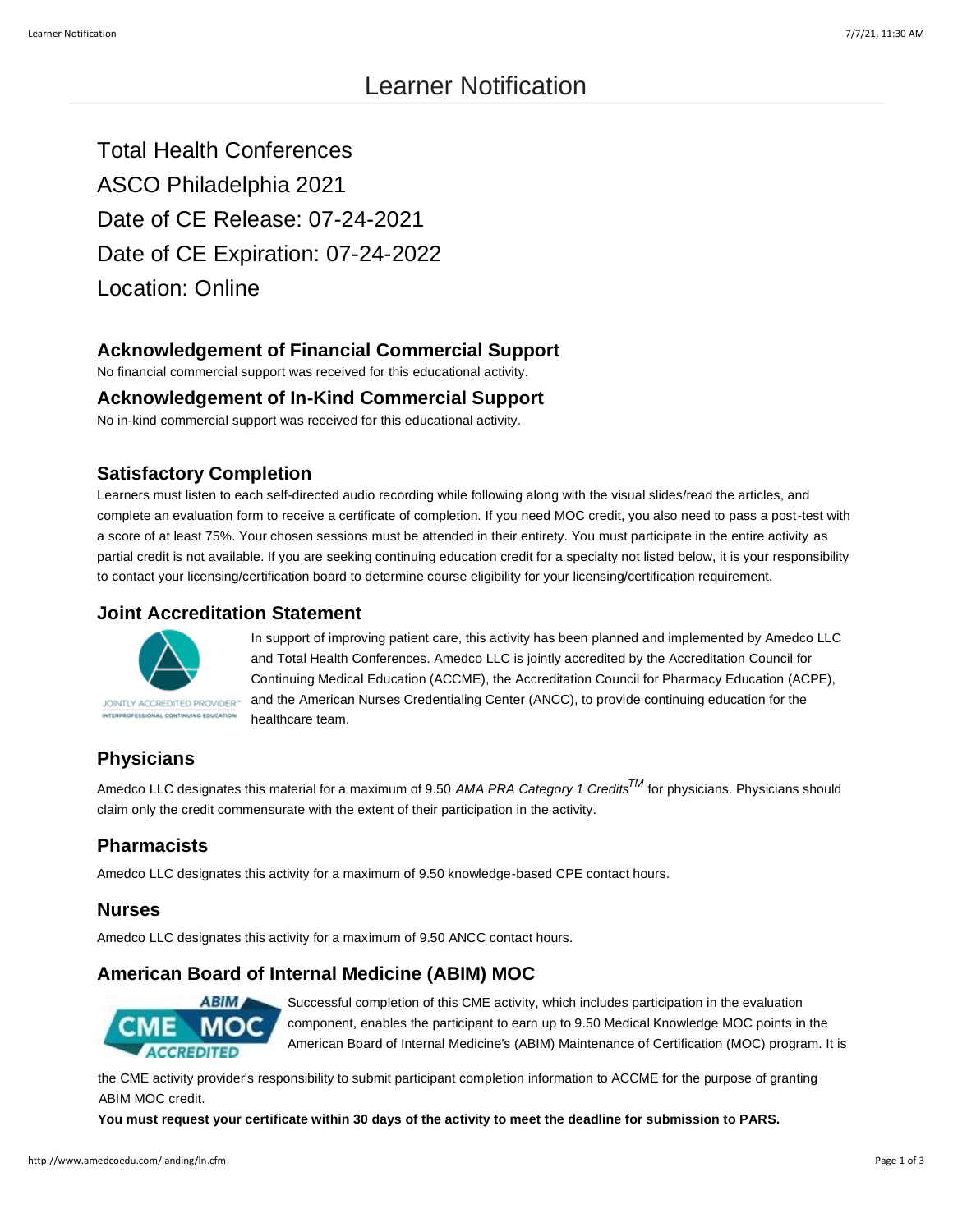# **Objectives - After Attending This Program You Should Be Able To**

- 1. Summarize the most significant advances presented at the 2021 ASCO Annual Meeting
- 2. Review the current standard of care for malignancies
- 3. Discuss controversies in the management of cancers

### **Disclosure of Conflict of Interest**

The following table of disclosure information is provided to learners and contains the relevant financial relationships that each individual in a position to control the content disclosed to Amedco. All of these relationships were treated as a conflict of interest, and have been resolved. (C7 SCS 6.1-6.2, 6.5)

All individuals in a position to control the content of CE are listed in the program book. If their name is not listed below, they disclosed that they had no financial relationships with a commercial interest.

| Name                  | <b>Commercial Interest: Relationship</b>                                                                                                                                                                                                                                                                                                         |
|-----------------------|--------------------------------------------------------------------------------------------------------------------------------------------------------------------------------------------------------------------------------------------------------------------------------------------------------------------------------------------------|
| Jessica Bauman        | Kura:Scientific/Medical Advisory Board Member<br>Pfizer, AstraZeneca, Bayer:Consultant                                                                                                                                                                                                                                                           |
| Ryan Gentzler         | Pfizer: Research Grant Overall Principal Investigator<br>Merck, Bristol Myers Squibb, Takeda, Helsinn, Jounce Therapeutics, Daiichi Sankyo,<br>Mirati:Research Grant Site Principal Investigator<br>BluePrint Medicines, AstraZeneca:Consultant                                                                                                  |
| Pooja Ghatalia        | BMS: Research Grant Overall Principal Investigator<br>Merck: Research Grant Site Principal Investigator                                                                                                                                                                                                                                          |
| Shayma Kazmi          | Merck, Lilly: Stock Shareholder<br>Merck, Takeda, Eisai:Consultant<br>Gilead, Merck, Takeda, Eisai, Lilly, Jazz pharmaceuticals: Speakers Bureau                                                                                                                                                                                                 |
| Jennifer Klemp        | National Cancer Institute, Pfizer Grants for Learning & Change: Research Grant Overall<br>Principal Investigator<br>Pfizer, Astra Zeneca: Consultant<br>Pfizer, Astra Zeneca: Speakers Bureau<br>Cancer Survivorship Training, Inc:Stock Shareholder<br>Cancer Resource Partners, LLC: Principal<br>University of Kansas Cancer Center: Employee |
| Daniel Lin            | Exelixis, Genetech: Consultant                                                                                                                                                                                                                                                                                                                   |
| Arturo Loaiza-Bonilla | Ipsen: Research Grant Overall Principal Investigator<br>Astra Zeneca, PSI CRO, Pfizer, Cardinal Health, Brightinsight, The Lynx<br>Group:Consultant<br>Eisai, Guardant, Ipsen, Celgene, BMS, Bayer, Natera, Daiichi Sankyo: Speakers Bureau<br>Massive Bio: Stock Shareholder                                                                    |
| Elyse Lower           | PUMA, AstraZeneca, Biotheranostics, Agendia: Scientific/Medical Advisory Board Member<br>Daichii Sanyko, Gilead: Speakers Bureau                                                                                                                                                                                                                 |
| Vivek Narayan         | Pfizer, Bristol Myers Squibb, Janssen, Merck: Research Grant Site Principal Investigator<br>Janssen, Astra Zeneca: Scientific/Medical Advisory Board Member<br>Pfizer, Merck: Consultant                                                                                                                                                         |
| Elias Obeid           | Merck, Genentech: Research Grant Overall Principal Investigator<br>Pfizer:Consultant                                                                                                                                                                                                                                                             |
| <b>Robert Redner</b>  | Abbyie: Stock Shareholder                                                                                                                                                                                                                                                                                                                        |

Atara:Scientific/Medical Advisory Board Member